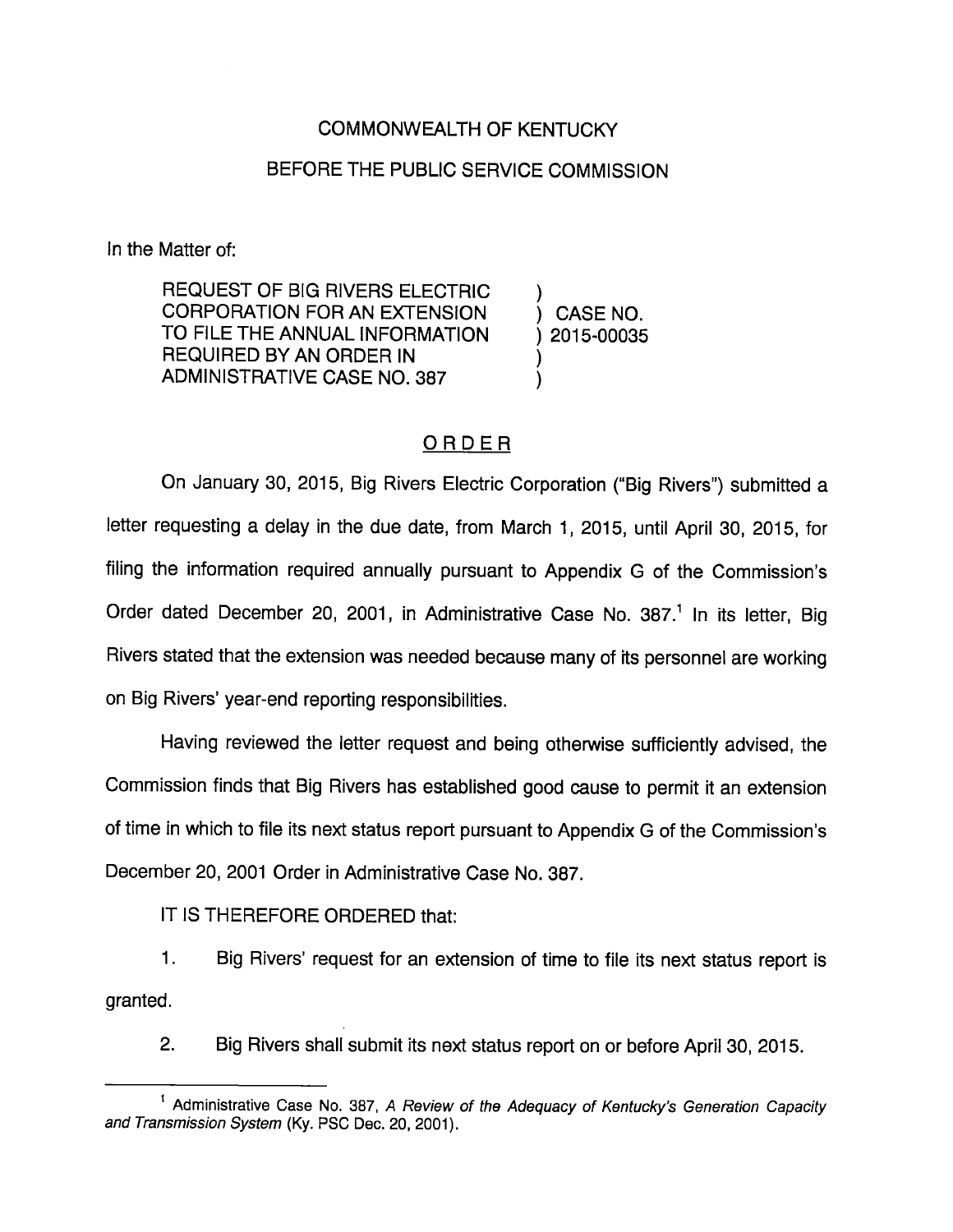By the Commission



ATTEST:

Stephanic Bell 6 TD Coharic

Case No. 2015-00035